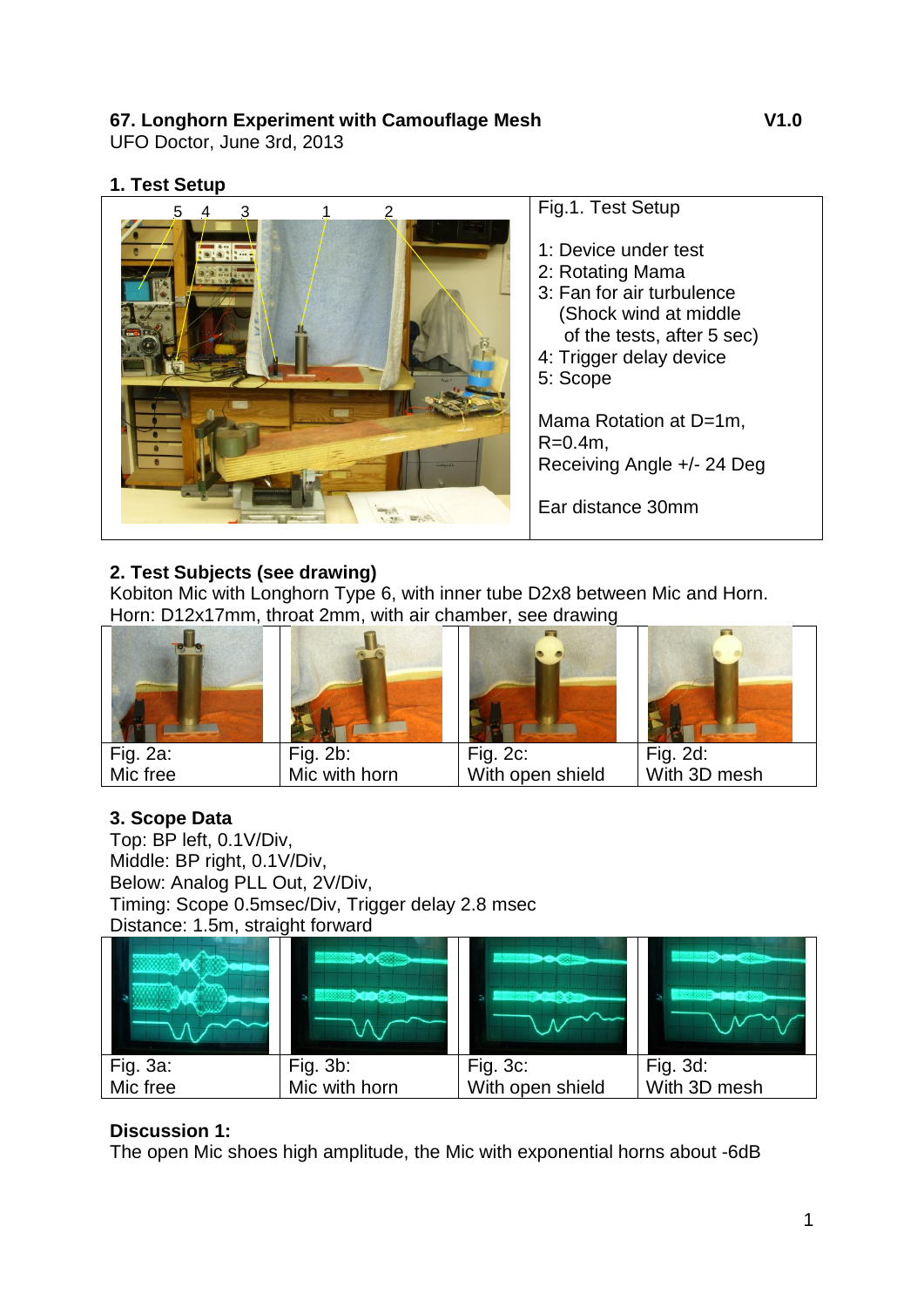#### **4. HyperTerminal Data**

- Mama Rotation D=1m, R=0.4m, Angle=24 Deg
- Shock wind by 12V ventilator, powered by 7.4V in the middle of the test
- Dist: Distance to Mama Duck, unit's cm
- dtm: Time difference between left to right ear, unit's usec



#### **Discussion 2**

- The free Mics show poor directional data!
- The exponential horns show much better data
- The camouflage mesh decreases the receiving angle